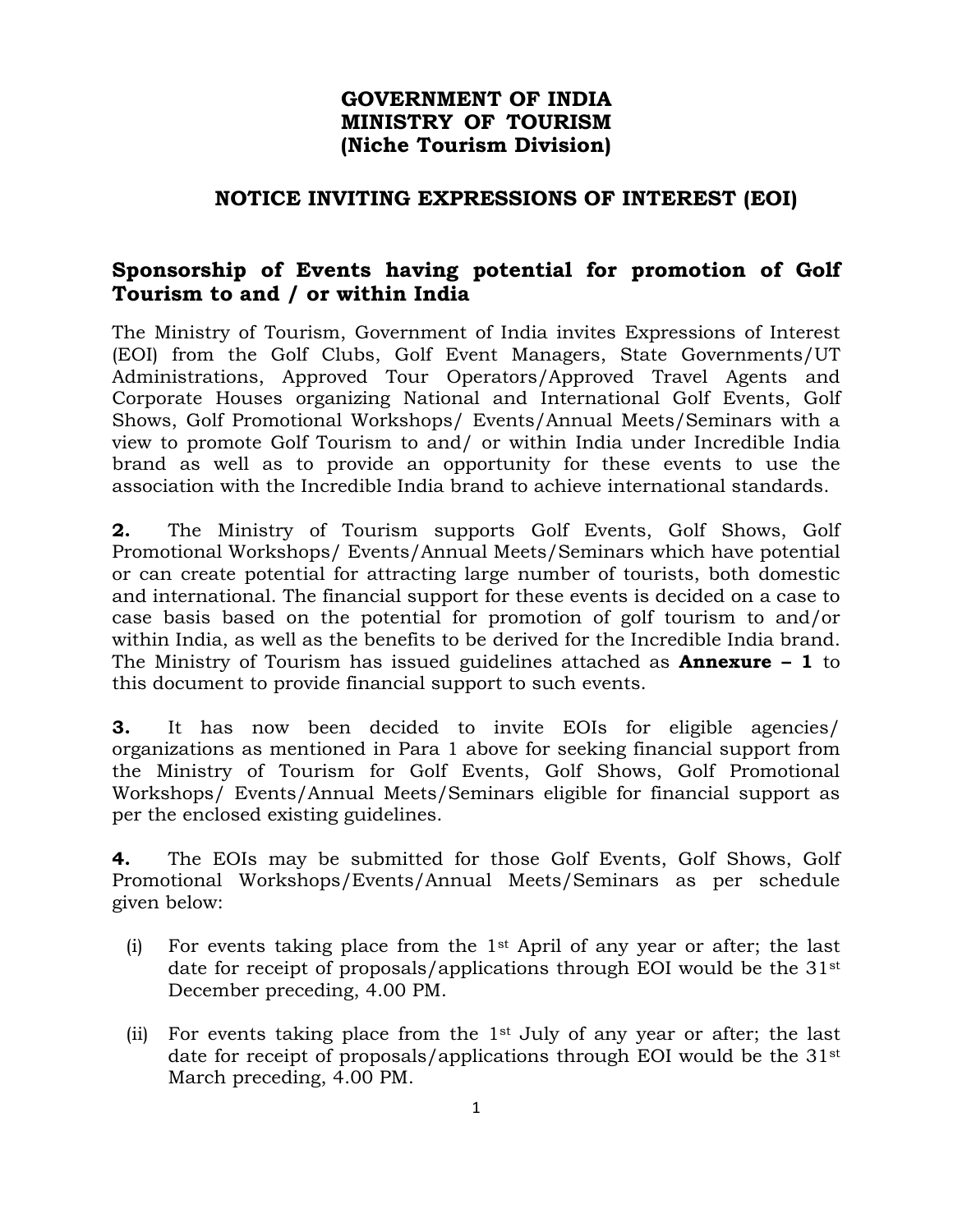- (iii) For events taking place from the  $1<sup>st</sup>$  October of any year or after; the last date for receipt of proposals/applications through EOI would be the 30th June preceding, 4.00 PM.
- (iv) For events taking place from the 1st January of any year or after; the last date for receipt of proposals/applications through EOI would be the 30th September preceding, 4.00 PM.
- *\* The applications through EOI for any event should be submitted at least 90 days prior to the event.*

**5.** The EOI should be submitted to the Assistant Director General (Niche Tourism), Ministry of Tourism, C-1 Hutments, Dalhousie Road, New Delhi-110011 in the format enclosed as **Annexure - 2**. The EOI will be evaluated as per the mechanism elaborated in the existing guidelines for promotion of Golf Tourism.

**Director (Niche Tourism)**

\*\*\*\*\*\*\*\*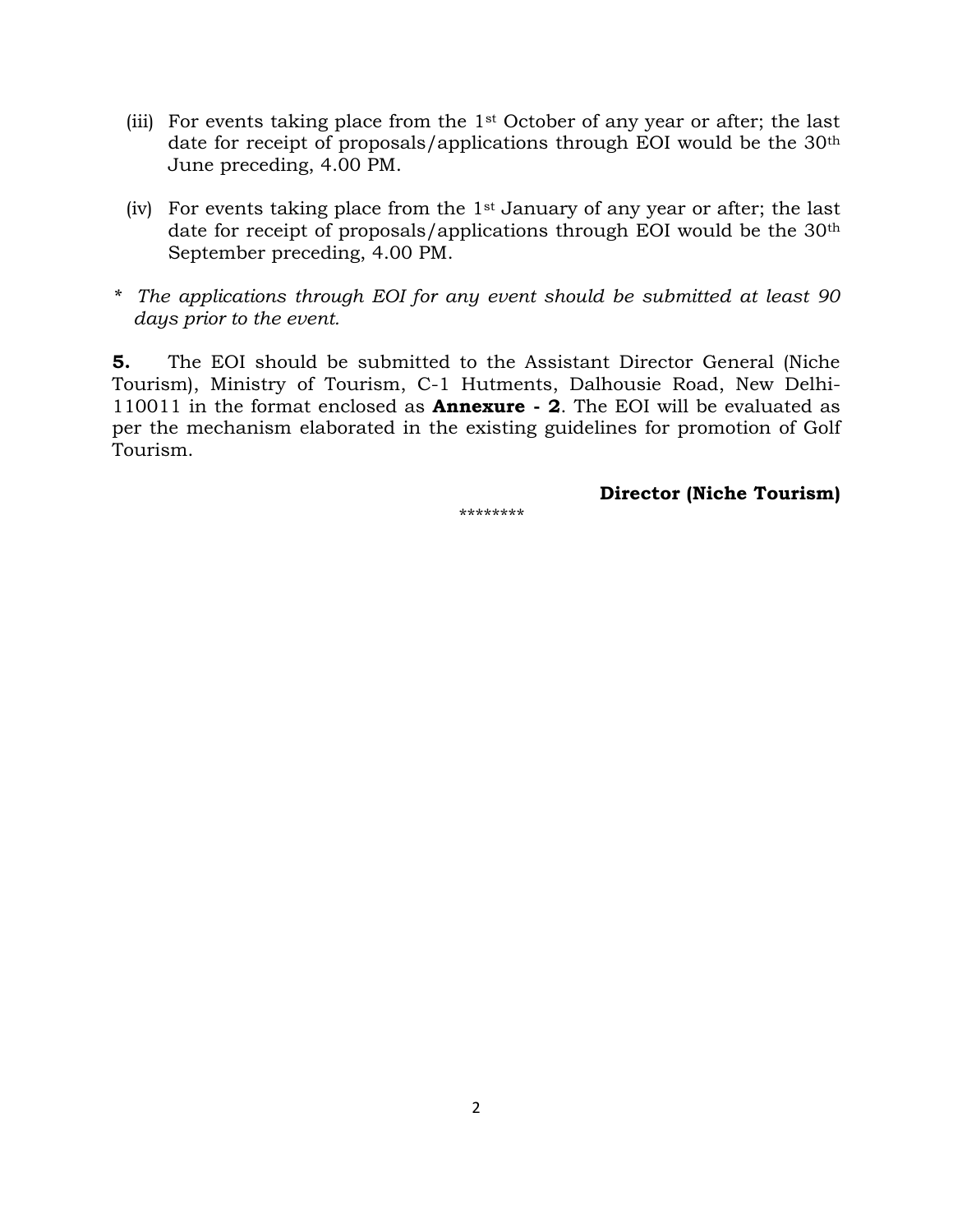#### **ANNEXURE – 1**

#### **GOVERNMENT OF INDIA MINISTRY OF TOURISM (NICHE TOURISM DIVISION)**

C–1 Hutments, Dalhousie Road, New Delhi – 110 011

No.6-1 (2)/2014- NT Dated: 2nd September 2014

#### **REVISED GUIDELINES FOR SUPPORT OF THE MINISTRY OF TOURISM FOR PROMOTING GOLF TOURISM \*\*\*\*\*\*\*\*\*\*\*\*\*\*\***

#### **1. Preamble:**

1.1. India is recognized world over for its rich culture, exotic appeal and variety. With golf catching the fancy of millions across the world, it is but natural for India to join in and promote its golfing facilities. With more and more golf courses coming up all over the country, golf has taken its place among upcoming sports in India. With the recovery from the global economic meltdown, the world economies, especially those countries which have traditionally been India's major tourist markets, are now showing signs of revival. The Foreign Tourist Arrivals (FTAs) and the Foreign Exchange Earnings (FEEs) through tourism in India are showing significant growth.

1.2. The country has not been able to utilize its full potential in niche sectors like golf, polo, adventure sports etc. It has been observed that there has been a growing interest among the domestic and international tourists to experience golf tourism in destinations outside their country of origin. While golf tourism is a niche product, it is important for the tourism in India for multiple reasons. India has several golf courses of international standards. Further, golf events held in India also attract domestic and international tourists. With international tourists expected to grow in the next few years, it is important that India has the right product to meet the need of the visitors. According to an independent study, 52 % of travelling golfers are likely to take two or more golfing holidays in a year and they spend on an average, 33% more on their holidays as compared to regular holiday makers. It is stated that 70-78% golfers would be prepared to visit a new golfing destination and this community represents the wealthiest 50% of all golfers.

1.3. Realizing the potential to develop Golf Tourism as the niche tourism product for attracting both domestic and international tourists, the Ministry of Tourism, Government of India, is revising guidelines to develop and promote India as a preferred Golf Tourism destination.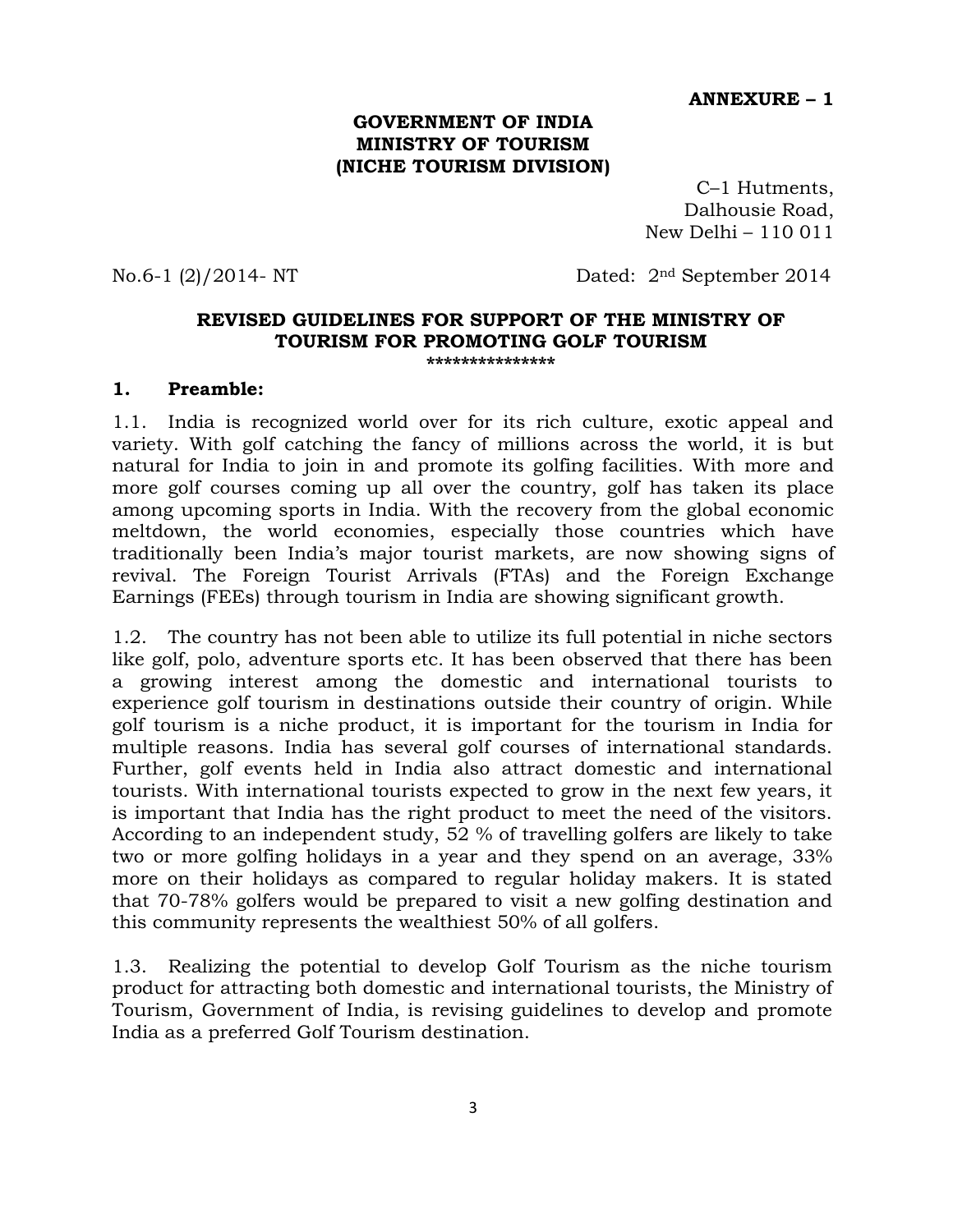### **2. Mission:**

2.1 To promote India as a multiple tourism attraction destination offering varied niche tourism products to make India a 365 days destination.

2.2. Sports tourism in India is gaining popularity, especially after the successful completion of Commonwealth Games in New Delhi in 2010. One of the latest trends in Golf Tourism is the fact that there has been a recent surge in the interest levels amongst youth in the game the world over. In order to tap this growing interest in golf tourism, it is crucial that steps be undertaken to develop and promote golf tourism under an institutional framework. This would pave the way to maximize the opportunity for growth and progress of this niche tourism product in future. The Ministry of Tourism aims to create a comprehensive and coordinated framework for promoting golf tourism in India, capitalizing on the work already carried out, and building upon the strength of India's position as the fastest growing free market economy.

2.3. The objectives of these guidelines for support to promote Golf Tourism are to:

- (i) Promote India as a golf destination for domestic and international tourists.
- (ii) Earning of additional foreign exchange through development of this niche product and thereby contributing to economic growth.
- (iii) Socio economic development through employment generation, both for men and women.
- (iv) Encourage creation of additional world class golf infrastructure in the country.

## **3. Strategy:**

3.1. The focus would be to include the entire chain of steps required including creating awareness, encouraging stakeholders and targeting established and new markets to promote Indian Golf Tourism, thereby generating higher demand for the product. This would include:

- (a) Building major golfing events in India by building relationship with sponsors, broadcasters and the other stakeholders.
- (b) Improved access to India's signature & other golf courses and working closely to make such courses more accessible to the tourists.
- (c) Raising the profile of golf courses and other golf infrastructure.

*The support of the Ministry of Tourism would be provided to only such golf courses which would allow open access to the tourists as per IGTC's recommendations.*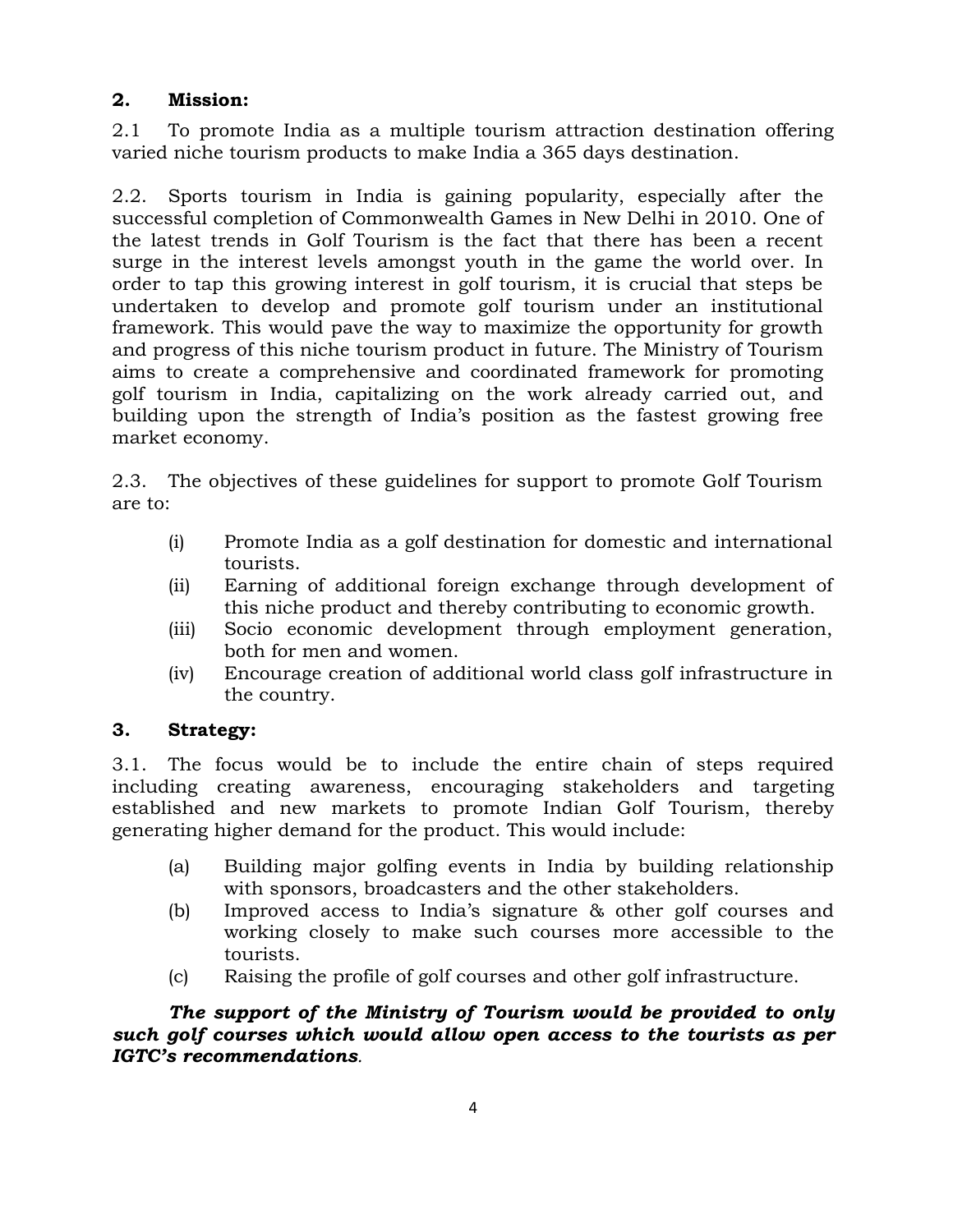# **4. Association:**

4.1. All stakeholders engaged in Golf Tourism activities would endeavour to form a Golf Tourism Association of India, which will have open all India membership, is committed for holding elections at regular intervals, hold annual Audit of Accounts and is registered as a non profitable society. Stakeholders which may form part of such Association may include:

- **Corporate Houses**
- **Golf Clubs**
- **Golf Courses**
- **Golf Event Managers**
- **State Governments/UT Administrations**
- **Tour Operators/Travel Agents engaged in promotion of Golf Tourism**

## **5. Composition of Core Committee for the development of Golf Tourism:**

5.1. The India Golf Tourism Committee (IGTC) would be the nodal body for golf tourism in the country. The IGTC would function with the core objective to promote India as a preferred golf destination and make necessary suggestions and recommendations which are consistent with the objective.

5.2. The IGTC would make recommendations, inter alia, with regard to:

- (i) Identification and grading of suitable golf courses.
- (ii) Approval of calendar of golf events.
- (iii) Recommending events for the Ministry of Tourism's logo support.
- (iv) Assessing the need for creation and managing of a corpus with contributions from the stakeholders/industry/corporate sector and the Government for promotion of Golf Tourism.
- (v) Identification of promotional materials to be developed.
- (vi) Identification of events for participation abroad to showcase golfing facilities in India.
- (vii) Introduction of a golf card for tourist.
- (viii) Make recommendations for financial support under these guidelines except MDA.

# **6. Composition of IGTC:**

- 6.1. The IGTC would comprise the following members:
	- (i) Secretary (T): Chairperson

## **Members:**

(ii) Additional Secretary (T)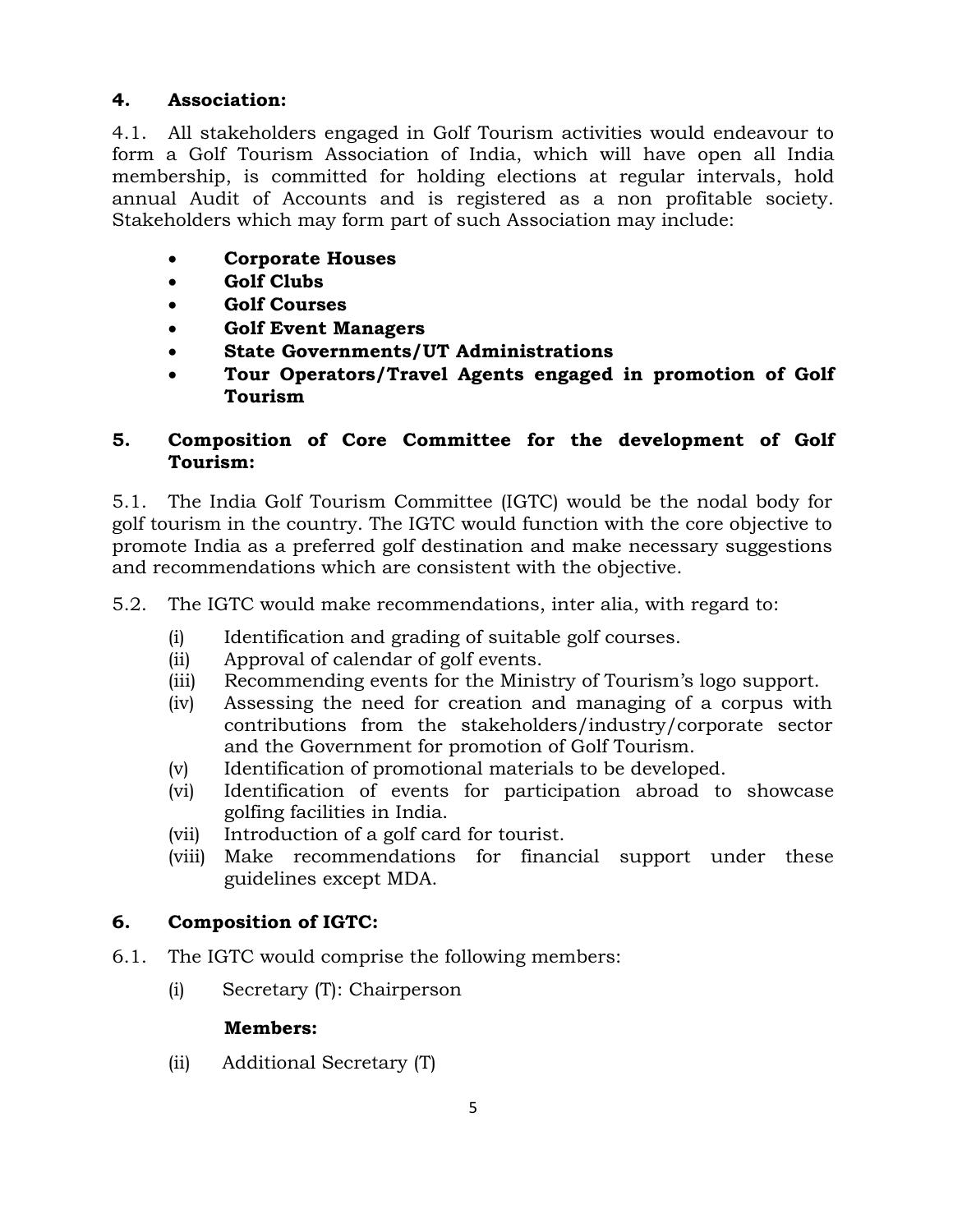- (iii) Additional Secretary & Financial Adviser (T) or his/her Representative
- (iv) Joint Secretary level officer handling Niche Tourism in MOT
- (v) Director or Deputy Secretary level officer handling Niche Tourism Products in MOT – **Member Secretary**
- (vi) Representative of Association of Domestic Tour Operators of India (ADTOI)
- (vii) Representative of IATO
- (viii) Representative of FHRAI
- (ix) Representative of HAI
- (x) Representative of Golf Association of India
- (xi) Representative of PGTI
- (xii) Representative of SAI
- (xiii) Two leading stakeholders in Golf Tourism to be nominated by the Ministry.

### 6.2 **The tenure of this Committee shall be two years from the date of its constitution.**

# **7. Golf Tournaments:**

7.1. Financial assistance would be given for conducting approved golf events in India as per the following norms:

- 7.2. International Corporate Golf Events:
	- i) Events with minimum 72 participants for a minimum of 18 holes game of at least one day duration with 75 percent or more participation of foreign passport holders not living in India would be eligible for a support up to Rs.12.00 lakh per event in each financial year. This would be on a 50: 50 cost sharing basis, with 50 percent share of the Ministry of Tourism be based on recommendations of IGTC and balance to be borne by the organizers.
	- ii) Events which have minimum 72 participants for a minimum of 18 holes game of at least of one day duration with 25 to 75 percent foreign passport holders not living in India would be eligible up to Rs.8.00 lakh per event for each financial year. This would be on a 50: 50 cost sharing basis, with 50 percent share of the Ministry of Tourism based on recommendations of IGTC and balance to be borne by the organizers.
- 7.3. Domestic Corporate Golf Events:
- 7.4. Domestic corporate golf events which have minimum of 100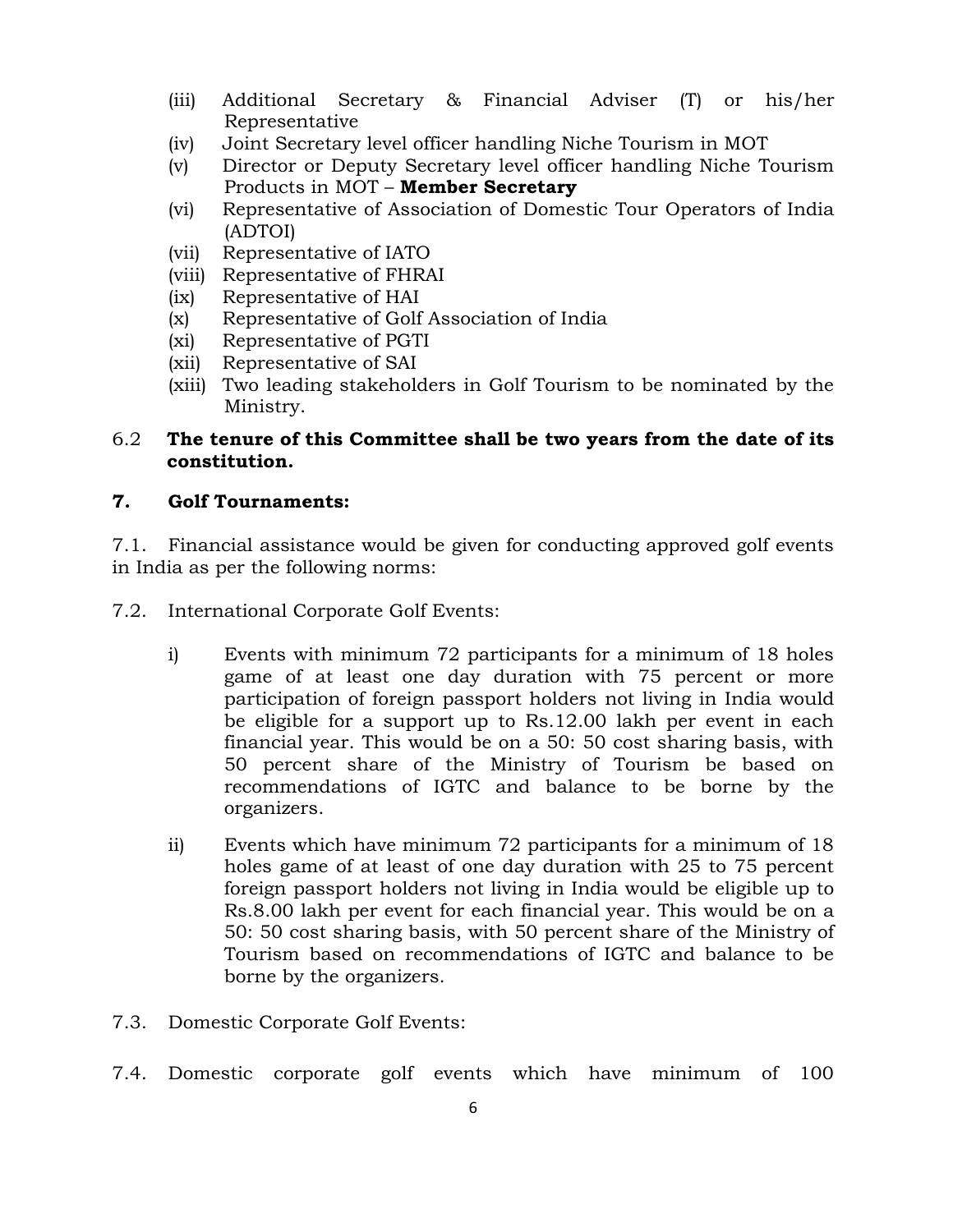participants, minimum 18 holes game, with at least of one day duration would be eligible up to Rs. 6.00 lakh per event in each financial year. This would be on a 50: 50 cost sharing basis, with 50 percent share of the Ministry of Tourism based on recommendations of IGTC and balance to be borne by the organizers. The domestic events may also have foreign participants. The IGTC will suggest the parameters and areas for selection of events that will qualify in this category.

### 7.5. Supporting Professional Golf Events:

7.6. Professional golf events would be major Golf Tourism driver for India. A calendar of such events is to be identified and approved by IGTC and such events would be eligible for financial support to increase the size of prize money with an objective to encourage the top ranked golfers to participate, so as to make India a preferred golf destination.

7.7. Men's Professional Events:

7.8. The United States Professional Golf Association **(USPGA)** is an organization that operates the main professional men's golf tours in the United States and North America, also known as the USPGA Tour. It is understood that this tour has never come to India. In order to encourage bringing a USPGA event to India, the Ministry of Tourism would provide financial support up to Rs.4.00 crore on 50: 50 cost sharing basis wherein, the contribution of Ministry of Tourism would be 50 percent based on the recommendations of IGTC during one financial year and the remaining 50 percent would be borne by the organizers.

7.9. European Tour events:

7.10. The Ministry of Tourism would provide financial support up to Rs.2.00 crore on 50:50 cost sharing basis wherein the contribution of the Ministry of Tourism would be 50 percent based on recommendations of IGTC during one financial year and the remaining 50 percent would be borne by the organizers.

7.11. Asian Tour events:

7.12. The Ministry of Tourism would provide financial support up to Rs.1.00 crore on 50:50 cost sharing basis where in the contribution of the Ministry of Tourism would be 50 percent based on the recommendations of IGTC during one financial year and the remaining 50 percent would be borne by the organizers.

7.13. Women's Professional Events:

7.14. As an added initiative to promote women's golf, the Ministry of Tourism would provide financial assistance for maximum of two professional events with the upper ceiling of up to Rs.1.00 crore each for the LPGA Tour and the Ladies European Tour. For the Asian Tour financial support up to Rs.50.00 lakh would be provided. This would be in a ratio of *50:50* where in *50* percent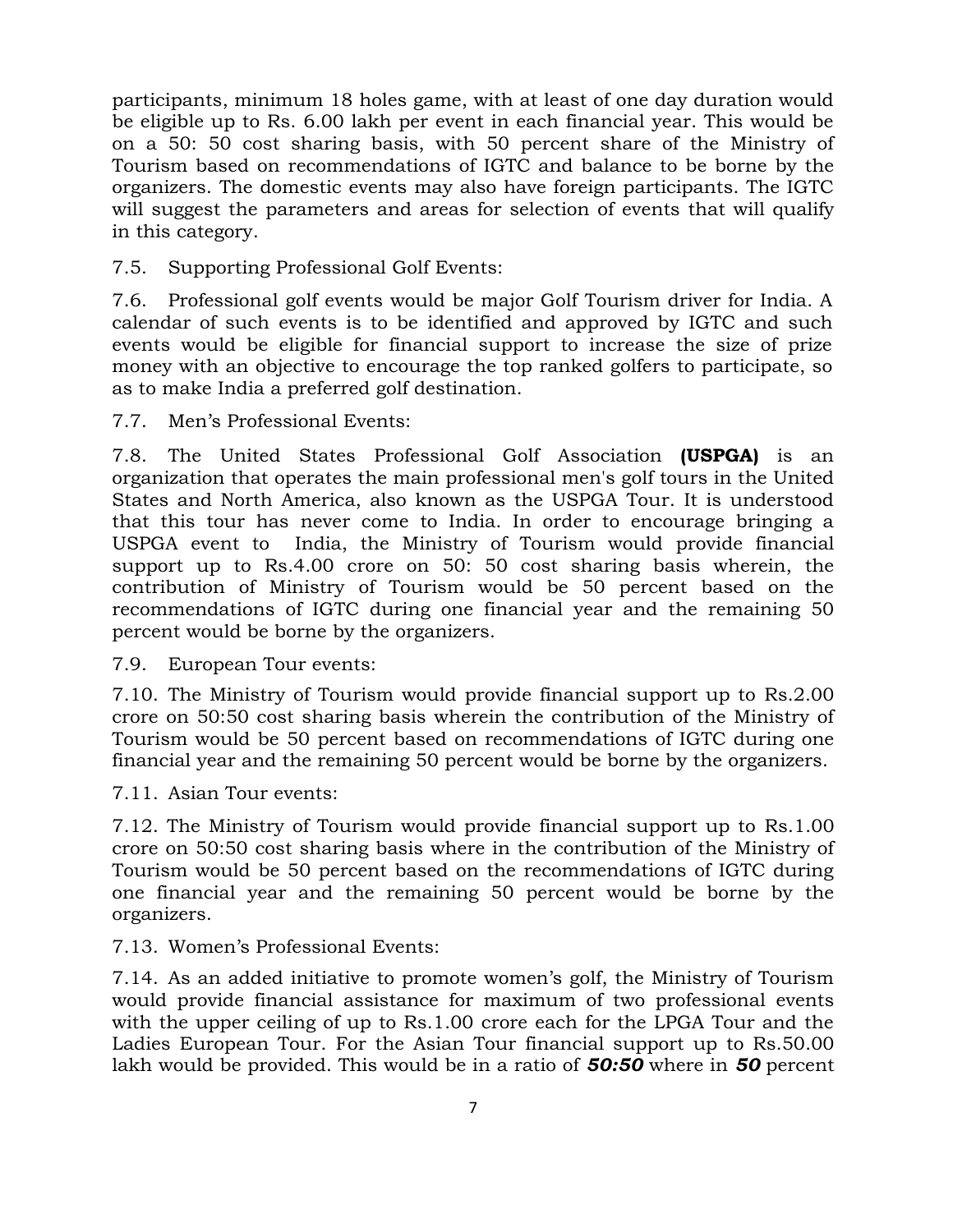would be funded by the Ministry of Tourism based on the recommendations of IGTC during a financial year and remaining *50* percent by the organizers.

### **8. Support for Golf infrastructure:**

8.1. The scope of the Large Revenue Generating (LRG) scheme of the Ministry of Tourism is to develop Golf Infrastructure in PPP mode. LRG guidelines of the Ministry of Tourism are available at website www.tourism.gov.in.

### **9. Support under the Marketing Development Assistance (MDA) scheme to the Golf Tourism Service Providers (GTSPs) i.e., representatives of Travel Agents / Tour Operators engaged in promotion of Golf Tourism / Signature Golf Courses and Golf Courses designed by the renowned Architects:**

9.1. The GTSPs engaged in Golf Tourism as per eligibility in para 9.2 below will be provided financial assistance as per the provisions of the Marketing Development Assistance (MDA) scheme administered by the Ministry of Tourism, Government of India for participating in the International Tourism / Golf related Fairs/ Events/ Exhibitions/ Road Shows approved by the Ministry of Tourism, Niche Tourism Division.

9.2. Financial assistance as per the provisions of the Marketing Development Assistance (MDA) scheme would be provided to the GTSPs approved by the Ministry of Tourism, Government of India and who are engaged in promotion of Golf Tourism.

9.3. Procedure for submission of Application:

- (i) The eligible GTSPs shall obtain prior approval of the Ministry of Tourism, Government of India, before proceeding abroad to participate in International Tourism / Golf related Fairs/Events/ Exhibitions/ Road Shows. The **application** shall be submitted directly to the office of **Assistant Director General, Niche Tourism,** Ministry of Tourism, Government of India, C-1, Hutments, Dalhousie, Road, New Delhi – 110 011, in the prescribed format **(Annexure-I)** at least 90 days in advance, along with the proof of approval as Travel Agents / Tour Operators / Golf Courses from the Ministry of Tourism, Government of India.
- (ii) After participating in International Tourism Fairs / Golf related Events / Exhibitions / Road Shows abroad for which prior approval had been accorded by the Ministry of Tourism, the GTSP would submit the Application form for **MDA Claim,** in the prescribed format **(Annexure II)**, directly to the office of **Assistant**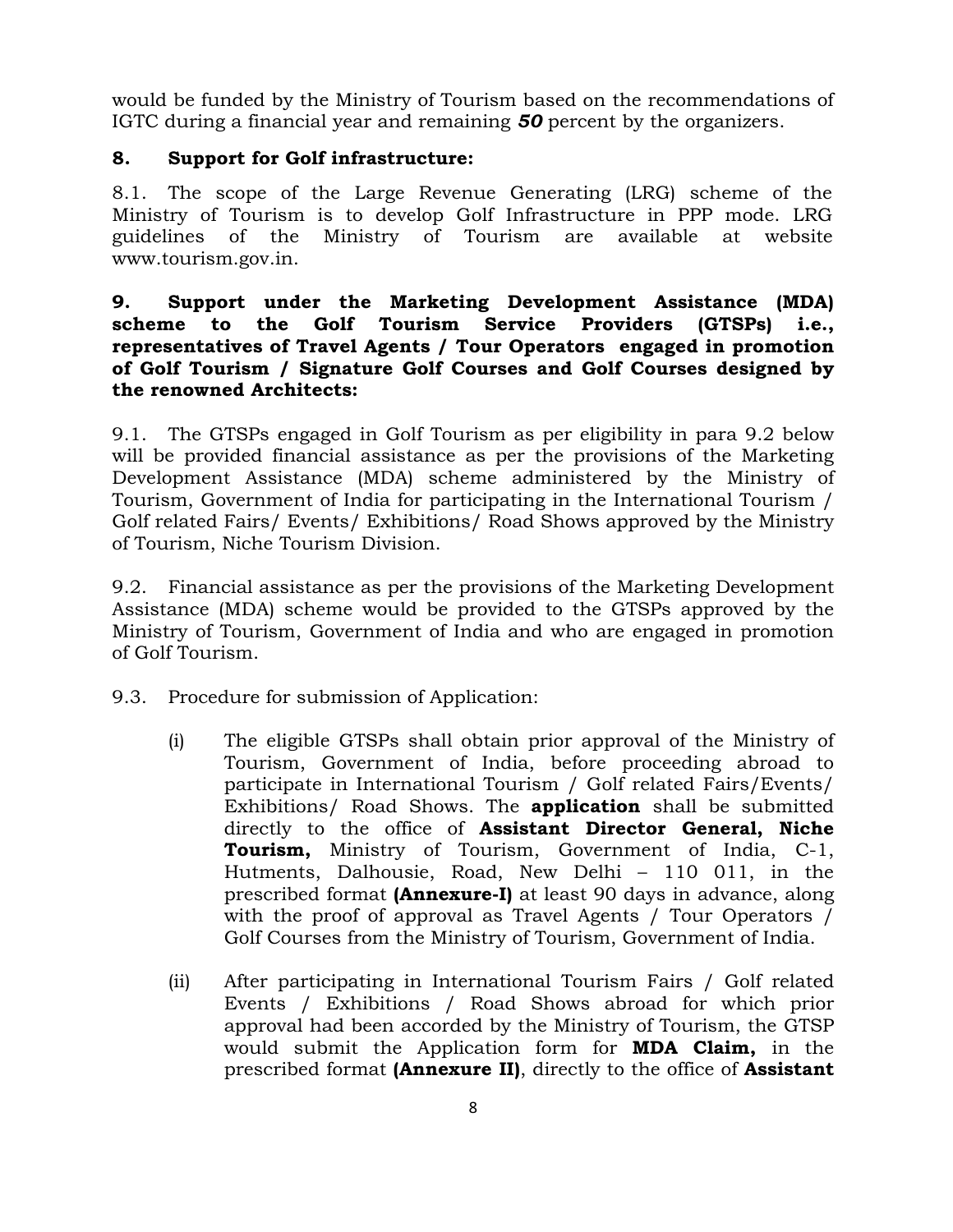**Director General, Niche Tourism**, Ministry of Tourism, Government of India, C-1, Hutments, Dalhousie Road, New Delhi – 110 011, immediately on return to India but positively within one month of his / her return to India.

9.4. Besides, above provision, all other provisions of MDA scheme administered by the Ministry of Tourism, Government of India shall be applicable for release of MDA to GTSPs engaged in Golf Tourism Promotion.

### **10. Publicity:**

10.1. There are number of marketing and promotional opportunities available to reach the golf market. The Ministry of Tourism would consider providing financial support on 50:50 sharing basis for making publicity and promotional material subject to the condition that the Ministry of Tourism would provide a maximum of Rs. 10.00 lakh under the category for each stakeholder in a financial year. This support would not be given for airing time on television / radio. This support will be given only on open EOI basis on the basis of merit and not routine as right.

### **11. Promotion through workshops / events / meets / seminars:**

11.1. The Ministry of Tourism would provide financial assistance for organizing workshops/events/meets/seminars having focus on promotion of Golf Tourism subject to the conditions;

- (i) A maximum amount of Rs.10.00 lakh will be provided for each workshop/event/meet/seminar on 50:50 cost sharing basis.
- (ii) Each workshop/event/meet/seminar will have at least 100 participants of which at least 50 percent would be foreign passport holders not living in India.
- (iii) This support will be given on open EOI basis based on merit.

## **12. For organizing Golf Promotion Shows:**

12.1. Shows with exhibitions, suppliers and buyers participation for promotion of Golf Tourism on the lines of other tourism product shows will be supported financially by the Ministry of Tourism subject to the condition that a minimum of 75 participants will participate in the show and there will be at least 40 percent foreign buyers. The maximum financial assistance that can be provided will be up to a maximum of Rs.25.00 lakh on 50:50 sharing basis. Such assistance would be given only to the State Governments / Chambers of Commerce / National Golf Association. In case, the Ministry of Tourism wants to set up its own Golf Tourism Show that will be done on the basis of an open EOI.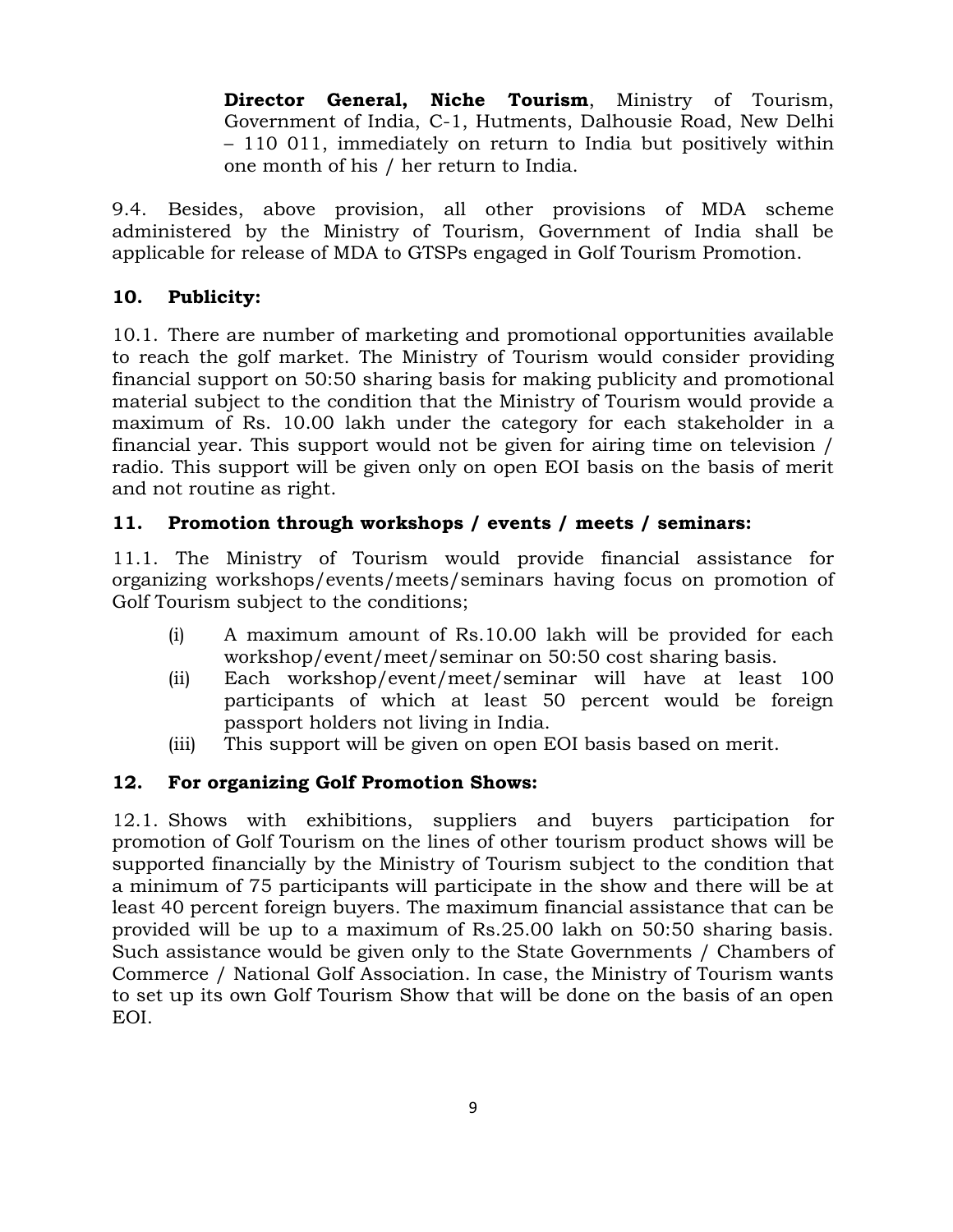## **13. Use of Incredible India Logo:**

13.1. The Incredible India brand is one of the most recognized brands internationally. The Ministry of Tourism would give permission for the use of Incredible India logo for the Golf Tourism related promotional events, films, literature etc., as per the prescribed procedure from time to time.

# **14. Capacity Building:**

14.1. Trained human resource is an important component of any tourism product development, including Golf. A large number of stakeholders / service providers in the organized/unorganized sector also require basic and advanced training in related areas to provide better service standards and consumer satisfaction. The Ministry of Tourism would provide financial support for training, skill up gradation of caddies and other service providers engaged with the sport as per the Capacity Building for Service Providers (CBSP) guidelines of the Ministry of Tourism. The training could be at various levels, i.e., basic level, higher level, advanced level and specialized. (CBSP Guidelines are available at the Ministry of Tourism's website www.tourism.gov.in)

## **15. Participation in fairs and events:**

15.1. The Ministry of Tourism would provide space up to 4 square metres to approved Golf Tourism Association at major international travel fairs / events for promoting Golf Tourism at cost.

# **16. Disclaimer:**

16.1 The Ministry of Tourism, Government of India reserves the right to issue clarifications, modify or amend the guidelines from time to time, without assigning any reasons, thereof.

*File No.6-1 (2)/2014- NT /Dated: 02.09.2014 (Sanjay Singh, Assistant DG (Niche Tourism)*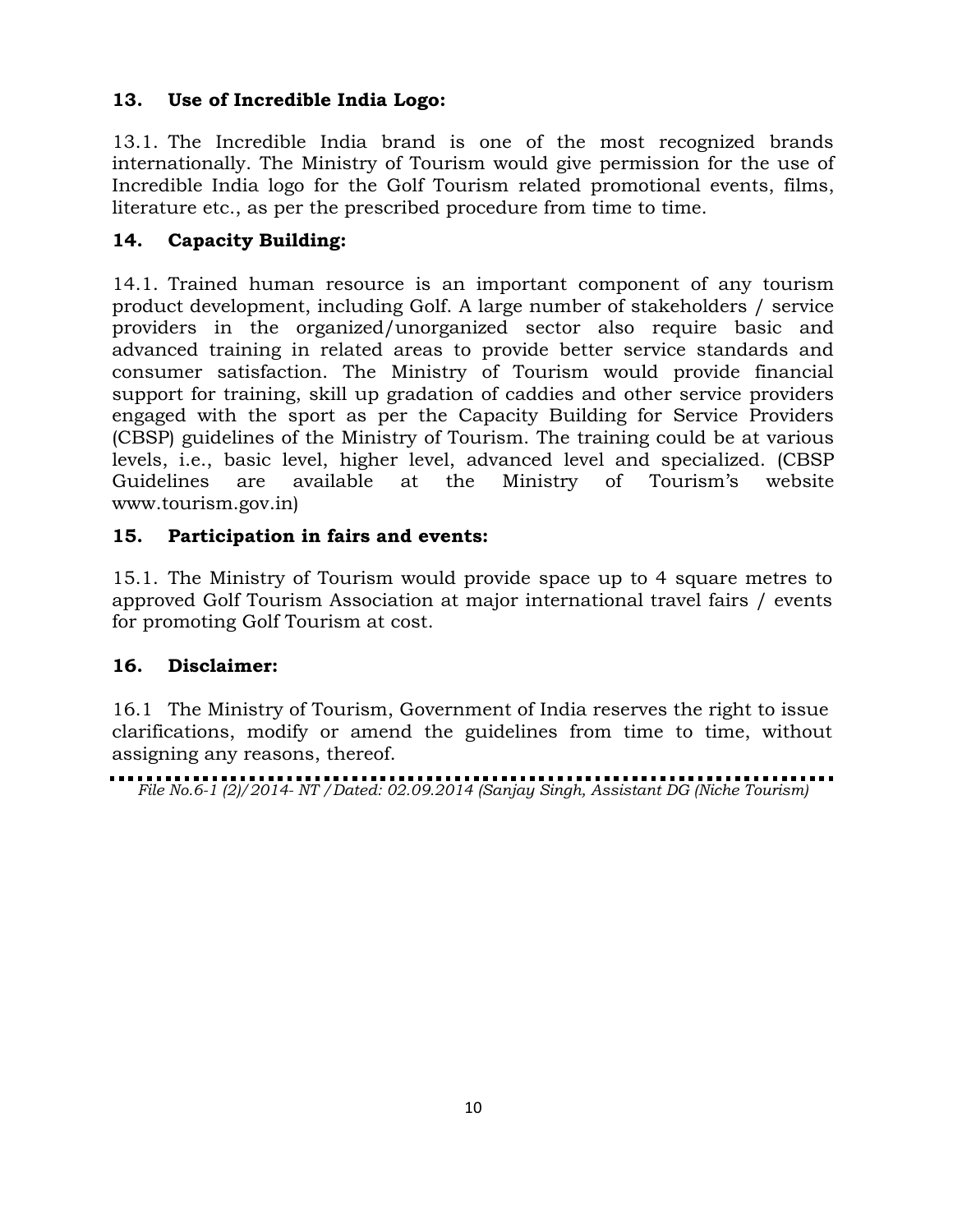#### **Annexure - I**

Application form for Golf Tourism Service Providers (GTSPs), Travel Agents / Tour Signature Golf Courses and such Golf Courses designed by the renowned Architects for obtaining prior approval under MDA scheme for participation in approved Golf Tourism Fairs / Golf Tourism Conferences / and Allied Road Shows:

|    | Name of the Association with full<br>Address                                                                                                                                                                          |              |
|----|-----------------------------------------------------------------------------------------------------------------------------------------------------------------------------------------------------------------------|--------------|
| 2. | Name and designation of the person<br>going abroad                                                                                                                                                                    |              |
| 3. | Certificate regarding approval by the<br>Ministry of Tourism<br><b>State</b>                                                                                                                                          | No. & Date:  |
|    | Governments                                                                                                                                                                                                           | Valid up to: |
| 4. | Name of Golf Tourism Fairs / Golf<br>Tourism Conferences and Road Shows<br>/ Exhibitions and the countries along<br>with the dates/duration of the visit.                                                             |              |
| 5. | Date of departure from India                                                                                                                                                                                          |              |
| 6. | Date of arrival in India                                                                                                                                                                                              |              |
| 7. | Details of the financial assistance<br>availed earlier under the MDA scheme:<br>Name of countries visited/<br>a)<br>exhibitions participated<br>Name of the Persons<br>b)<br>Dates<br>c)<br>MDA amount received<br>d) |              |

Place: Signature

&

Date: Designation with stamp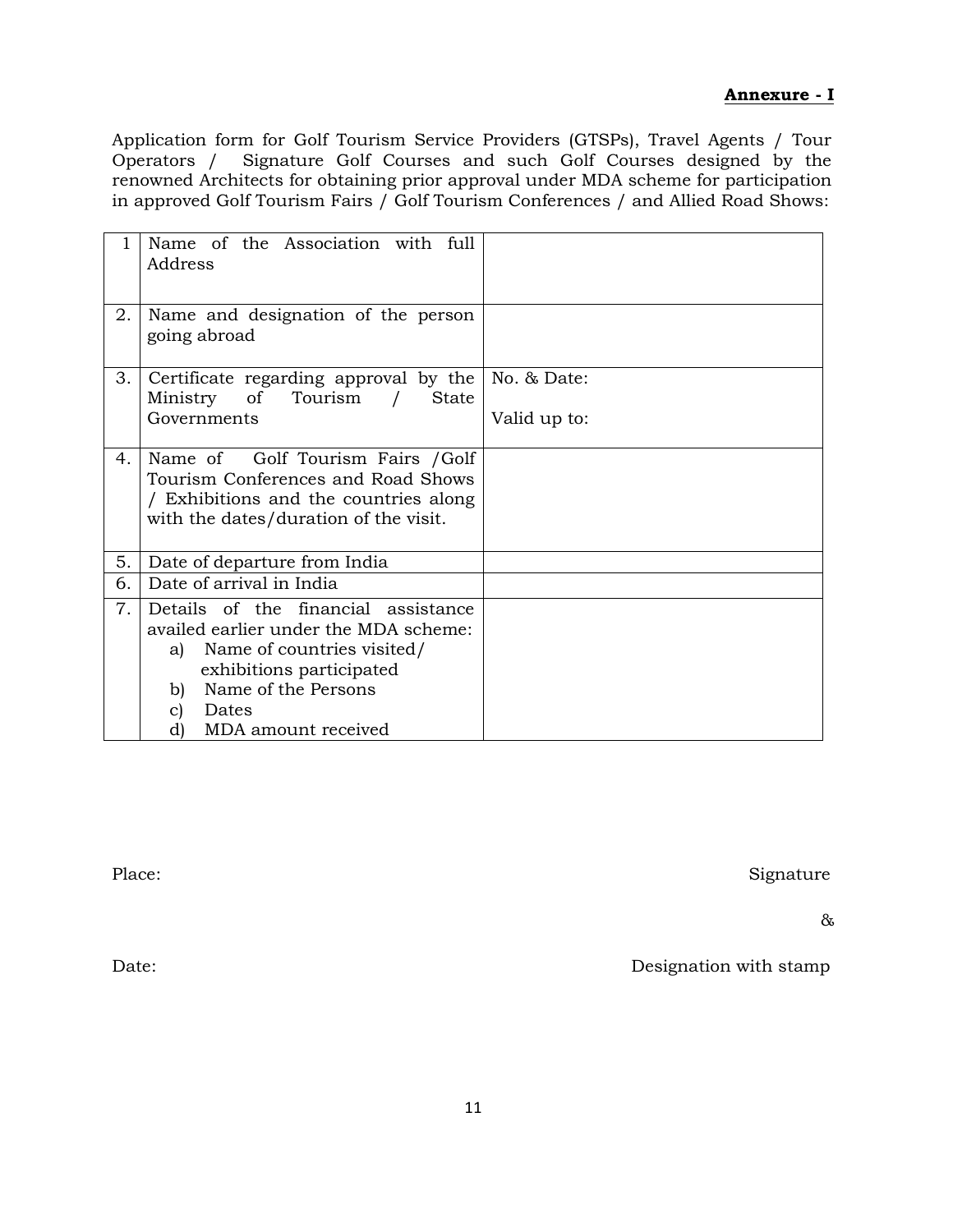#### **Annexure - II**

Claim form for Golf Tourism Service Providers (GTSPs) Travel Agents / Tour Operators / Signature Golf Courses and such Golf Courses designed by the renowned Architects after participation in approved Golf Tourism Fairs  $\overline{C}$  Golf Tourism Conferences and Allied Road Shows (as per MDA scheme):

| 1. | Name of the Association with full<br>address                                                                                                                                                                                                                                                                                                                      |                             |
|----|-------------------------------------------------------------------------------------------------------------------------------------------------------------------------------------------------------------------------------------------------------------------------------------------------------------------------------------------------------------------|-----------------------------|
| 2. | Name and designation of the Person<br>who participated in Approved Golf<br>Tourism Fairs / Golf Tourism<br>Conferences and Allied Road Shows<br>abroad                                                                                                                                                                                                            |                             |
| 3. | Whether prior approval of<br>the<br>Ministry of Tourism obtained for<br>undertaking promotional activity<br>abroad. (Please attach a copy of the<br>approval later.)                                                                                                                                                                                              |                             |
| 4. | Certificate regarding approval by the<br>Ministry of Tourism /<br><b>State</b><br>Governments                                                                                                                                                                                                                                                                     | No. & Date:<br>Valid up to: |
| 5. | Name of Golf Tourism Fairs / Golf<br>Conferences and Road Shows /<br>Exhibitions and the countries along<br>with the dates/duration of the visit.                                                                                                                                                                                                                 |                             |
| 6. | Actual date of departure from India.<br>self<br>(Please)<br>attach<br>a<br>certified<br>photocopy of passport highlighting<br>date of departure)                                                                                                                                                                                                                  |                             |
| 7. | Actual date of arrival in India (Please<br>attach self certified photocopy of<br>passport highlighting date of arrival)                                                                                                                                                                                                                                           |                             |
| 8. | Details of Number of proposal(s)<br>already submitted in the same<br>financial year                                                                                                                                                                                                                                                                               |                             |
| 9. | Details of the financial assistance<br>availed<br>earlier under<br>the<br><b>MDA</b><br>scheme:<br>a) Name of countries visited/<br>exhibitions participated<br>b) Name of the Persons<br>Dates<br>C)<br>d) MDA amount received (Please<br>furnish<br>details<br>οf<br>countries/fairs<br>and<br>exhibitions,<br>the<br>name<br>οf<br>persons who went abroad and |                             |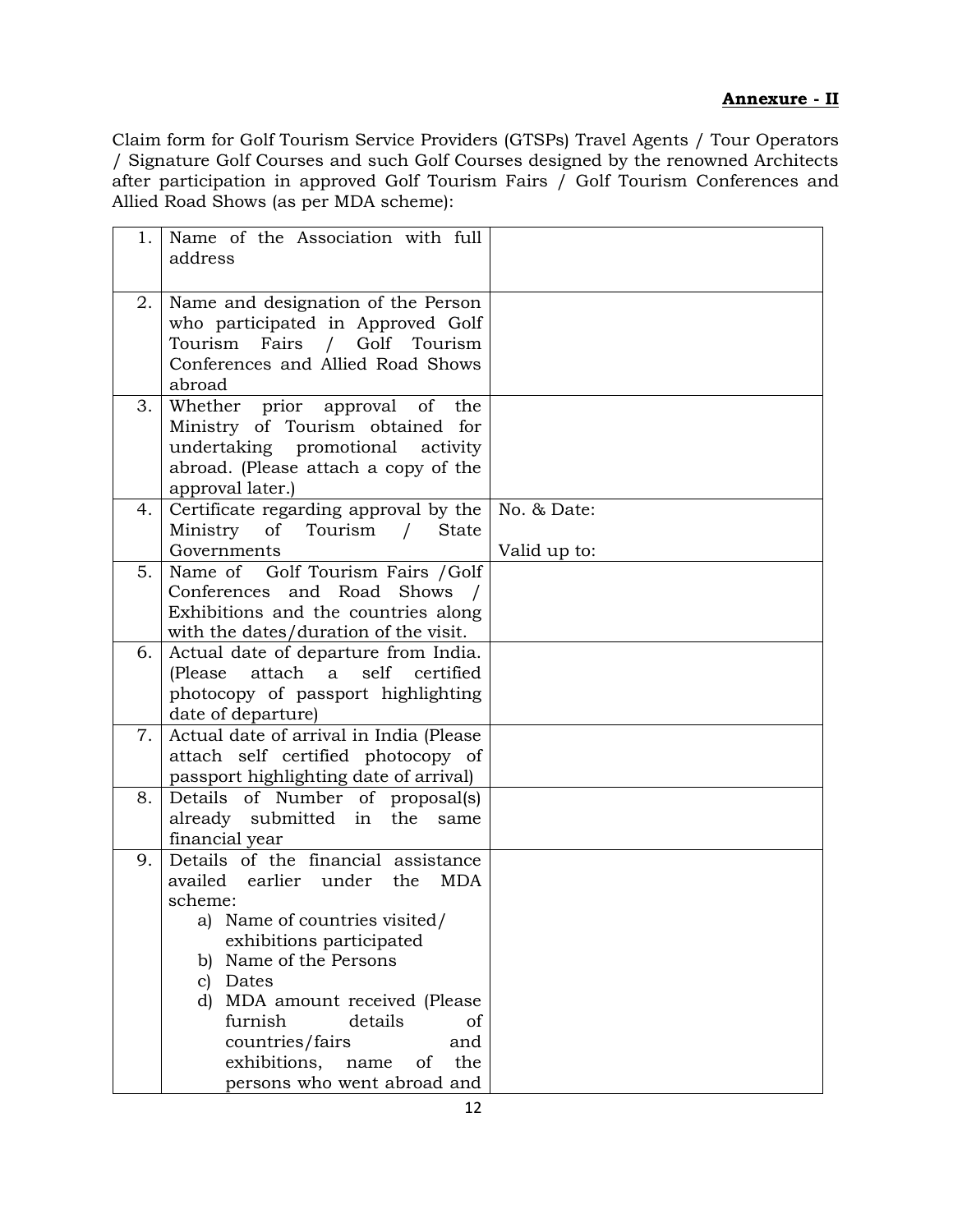|      | amount of financial<br>the                                                                                                                                                                                                                                                                                                                                                              |  |
|------|-----------------------------------------------------------------------------------------------------------------------------------------------------------------------------------------------------------------------------------------------------------------------------------------------------------------------------------------------------------------------------------------|--|
|      | assistance received in each                                                                                                                                                                                                                                                                                                                                                             |  |
|      | case)                                                                                                                                                                                                                                                                                                                                                                                   |  |
| 10.  | Expenditure incurred on:                                                                                                                                                                                                                                                                                                                                                                |  |
| (a)  | Actual expenditure incurred<br><sub>on</sub><br>return airfare by economy excursion<br>class (Please attach original air<br>ticket/jacket used during<br>the<br>journey along with three self certified<br>Photostat copies)                                                                                                                                                            |  |
| (b)  | Actual expenditure incurred on stall,<br>decoration, water and electricity (in<br>case of participation in Golf Tourism<br>Fairs / Golf Tourism Conferences<br>and allied Road Shows)<br>(Please attach original voucher/bank<br>advice/receipt etc., evidencing<br>payment made, along with three self<br>certified photocopies thereof). (Also<br>furnish a Statement of Expenditure) |  |
|      | Total expenditure incurred $(a + b)$                                                                                                                                                                                                                                                                                                                                                    |  |
| 11.1 | Amount being claimed                                                                                                                                                                                                                                                                                                                                                                    |  |

#### Declaration

I solemnly declare that the particulars given in the above statement are correct. I bound myself and the association and responsible for any incorrect information given in the above statement and shall immediately refund amount received on the basis of wrong information provided in the above statement.

Signature \_\_\_\_\_\_\_\_\_\_\_\_\_\_\_\_\_\_\_\_\_\_

Name \_\_\_\_\_\_\_\_\_\_\_\_\_\_\_\_\_\_\_\_\_\_\_

Designation \_\_\_\_\_\_\_\_\_\_\_\_\_\_\_\_\_\_\_\_

Office Seal:

Place:

Date: